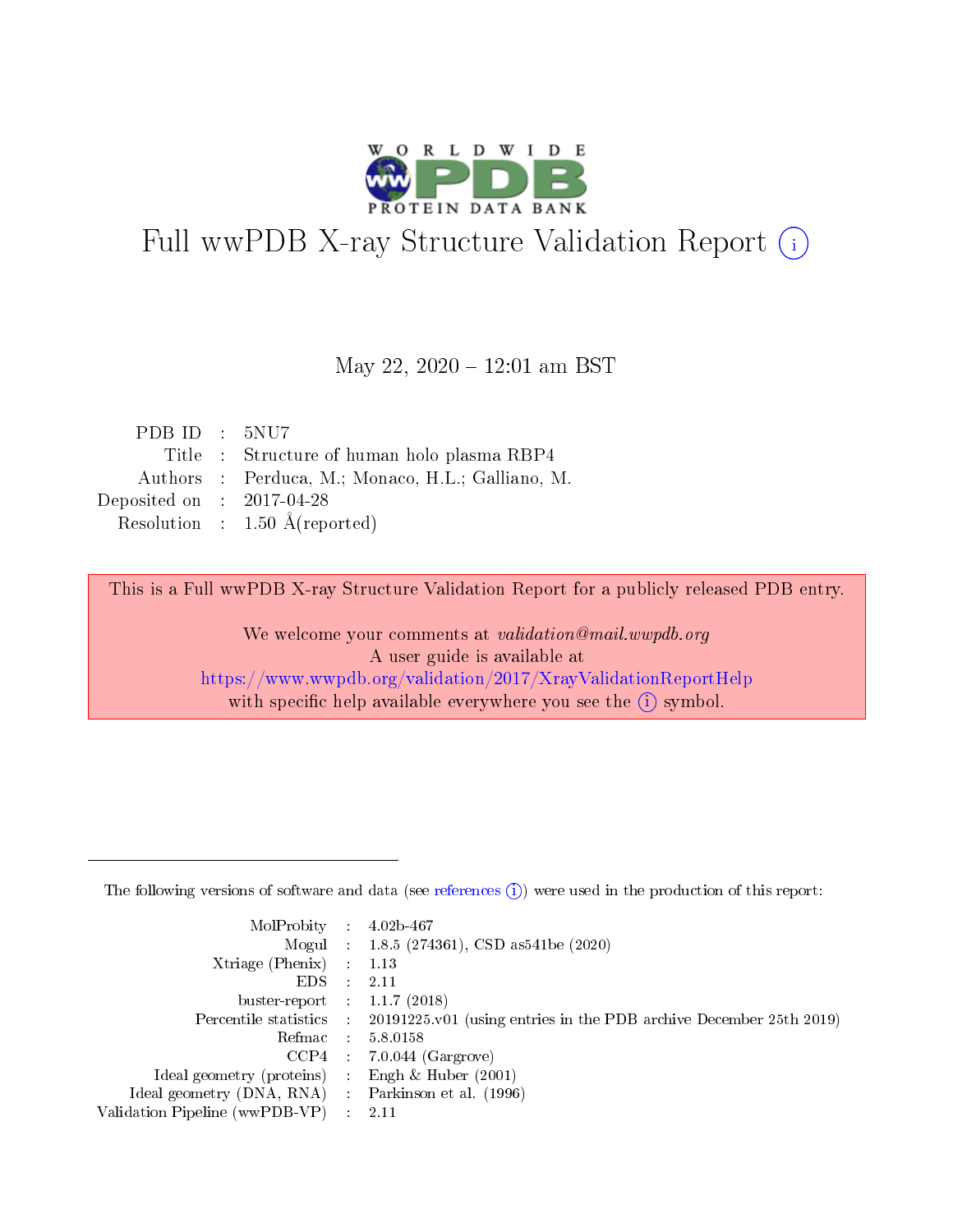# 1 [O](https://www.wwpdb.org/validation/2017/XrayValidationReportHelp#overall_quality)verall quality at a glance  $(i)$

The following experimental techniques were used to determine the structure: X-RAY DIFFRACTION

The reported resolution of this entry is 1.50 Å.

Percentile scores (ranging between 0-100) for global validation metrics of the entry are shown in the following graphic. The table shows the number of entries on which the scores are based.



| Metric                | Whole archive<br>$(\#\text{Entries})$ | Similar resolution<br>$(\#\text{Entries},\,\text{resolution}\,\,\text{range}(\textup{\AA}))$ |
|-----------------------|---------------------------------------|----------------------------------------------------------------------------------------------|
| $R_{free}$            | 130704                                | $2936(1.50-1.50)$                                                                            |
| Clashscore            | 141614                                | $3144(1.50-1.50)$                                                                            |
| Ramachandran outliers | 138981                                | $3066(1.50-1.50)$                                                                            |
| Sidechain outliers    | 138945                                | $3064(1.50-1.50)$                                                                            |
| RSRZ outliers         | 127900                                | $2884(1.50-1.50)$                                                                            |

The table below summarises the geometric issues observed across the polymeric chains and their fit to the electron density. The red, orange, yellow and green segments on the lower bar indicate the fraction of residues that contain outliers for  $>=3, 2, 1$  and 0 types of geometric quality criteria respectively. A grey segment represents the fraction of residues that are not modelled. The numeric value for each fraction is indicated below the corresponding segment, with a dot representing fractions <=5% The upper red bar (where present) indicates the fraction of residues that have poor fit to the electron density. The numeric value is given above the bar.

| Mol           | nin<br>паш | Length | Quality of chain |    |
|---------------|------------|--------|------------------|----|
|               |            |        | 9%               |    |
| <u>. на п</u> | . .        | 182    | 86%              | 9% |

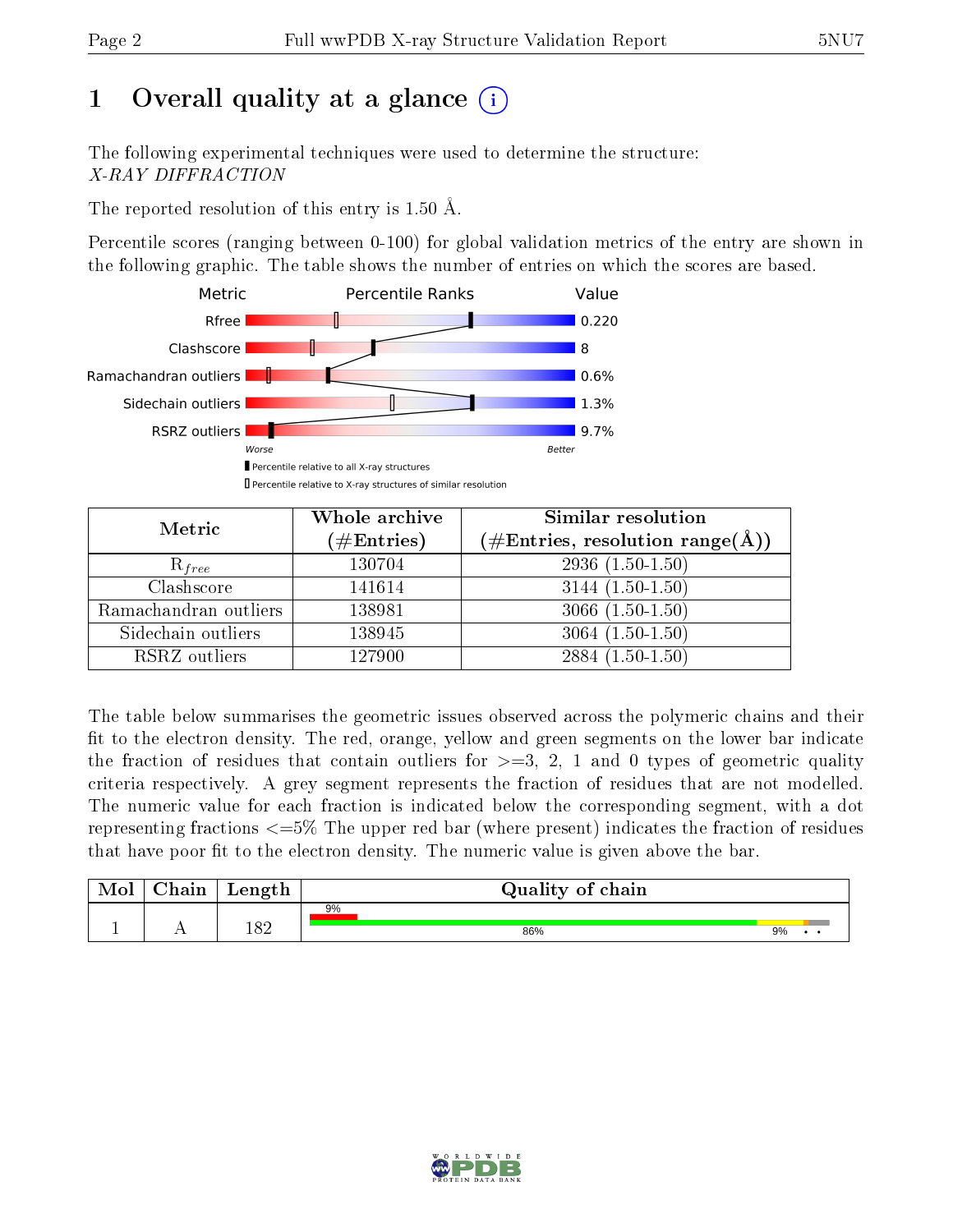# 2 Entry composition (i)

There are 4 unique types of molecules in this entry. The entry contains 1507 atoms, of which 0 are hydrogens and 0 are deuteriums.

In the tables below, the ZeroOcc column contains the number of atoms modelled with zero occupancy, the AltConf column contains the number of residues with at least one atom in alternate conformation and the Trace column contains the number of residues modelled with at most 2 atoms.

Molecule 1 is a protein called Retinol-binding protein 4.

| Mol | Chain | $\mathop{\mathsf{Residues}}$ | Atoms |     |     | ZeroOcc | $\mid$ AltConf $\mid$ Trace |  |  |  |
|-----|-------|------------------------------|-------|-----|-----|---------|-----------------------------|--|--|--|
|     |       | 175                          | Total |     |     |         |                             |  |  |  |
|     |       |                              | 408   | 884 | 245 | 269     |                             |  |  |  |

• Molecule 2 is RETINOL (three-letter code: RTL) (formula:  $C_{20}H_{30}O$ ).



|  | $\text{Mol}$   Chain   Residues | Atoms                                                    |  |  | $ZeroOcc$   AltConf |  |
|--|---------------------------------|----------------------------------------------------------|--|--|---------------------|--|
|  |                                 | $\begin{array}{ccc} \text{Total} & \text{C} \end{array}$ |  |  |                     |  |

Molecule 3 is CHLORIDE ION (three-letter code: CL) (formula: Cl).

|  | $\text{Mol}$   Chain   Residues | Atoms | $^{\shortmid}$ ZeroOcc $\mid$ AltConf $^{\shortmid}$ |  |
|--|---------------------------------|-------|------------------------------------------------------|--|
|  |                                 | Total |                                                      |  |

• Molecule 4 is water.

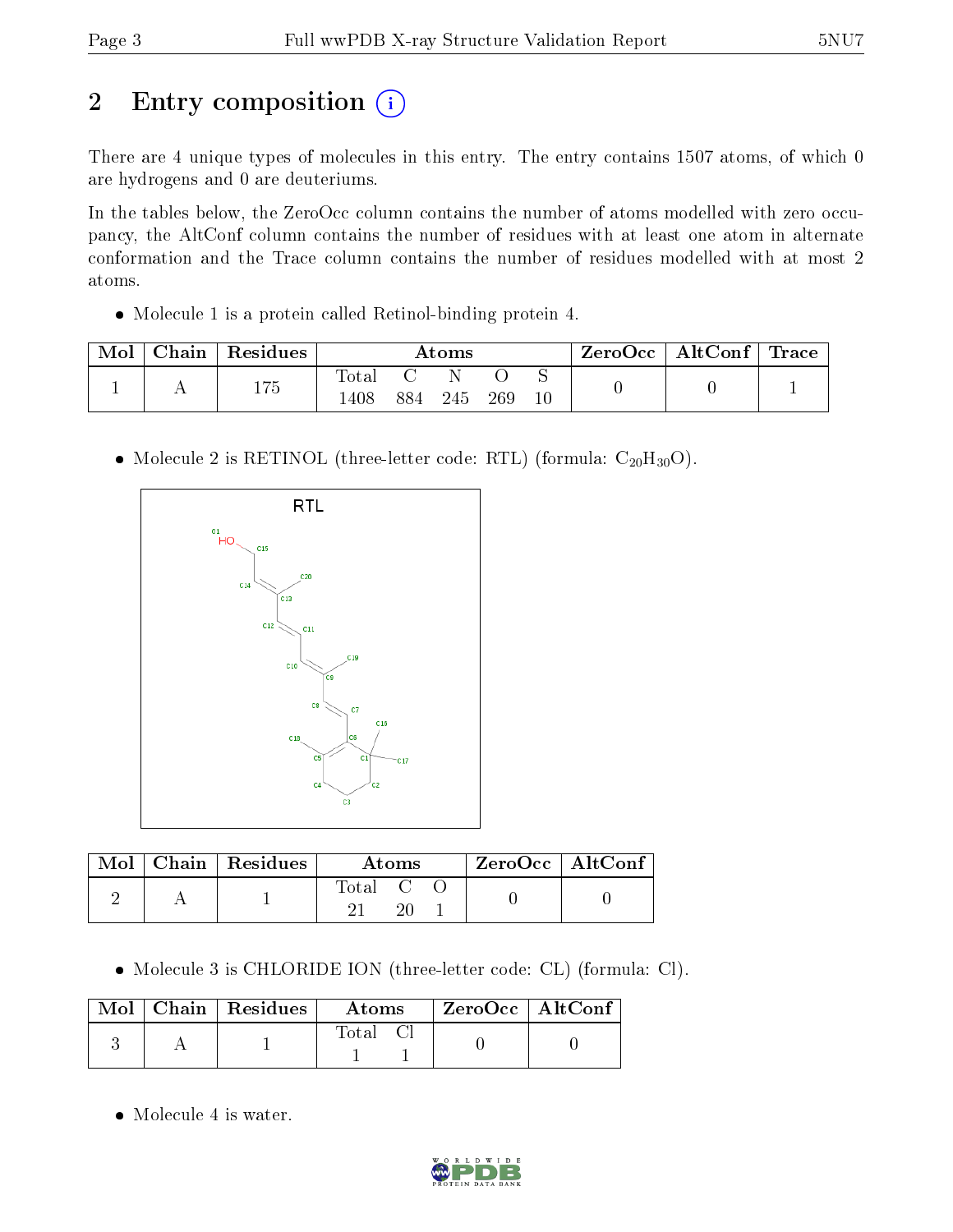|  | $\text{Mol}$   Chain   Residues | Atoms | $ZeroOcc \mid AltConf \mid$ |  |
|--|---------------------------------|-------|-----------------------------|--|
|  |                                 | Total |                             |  |

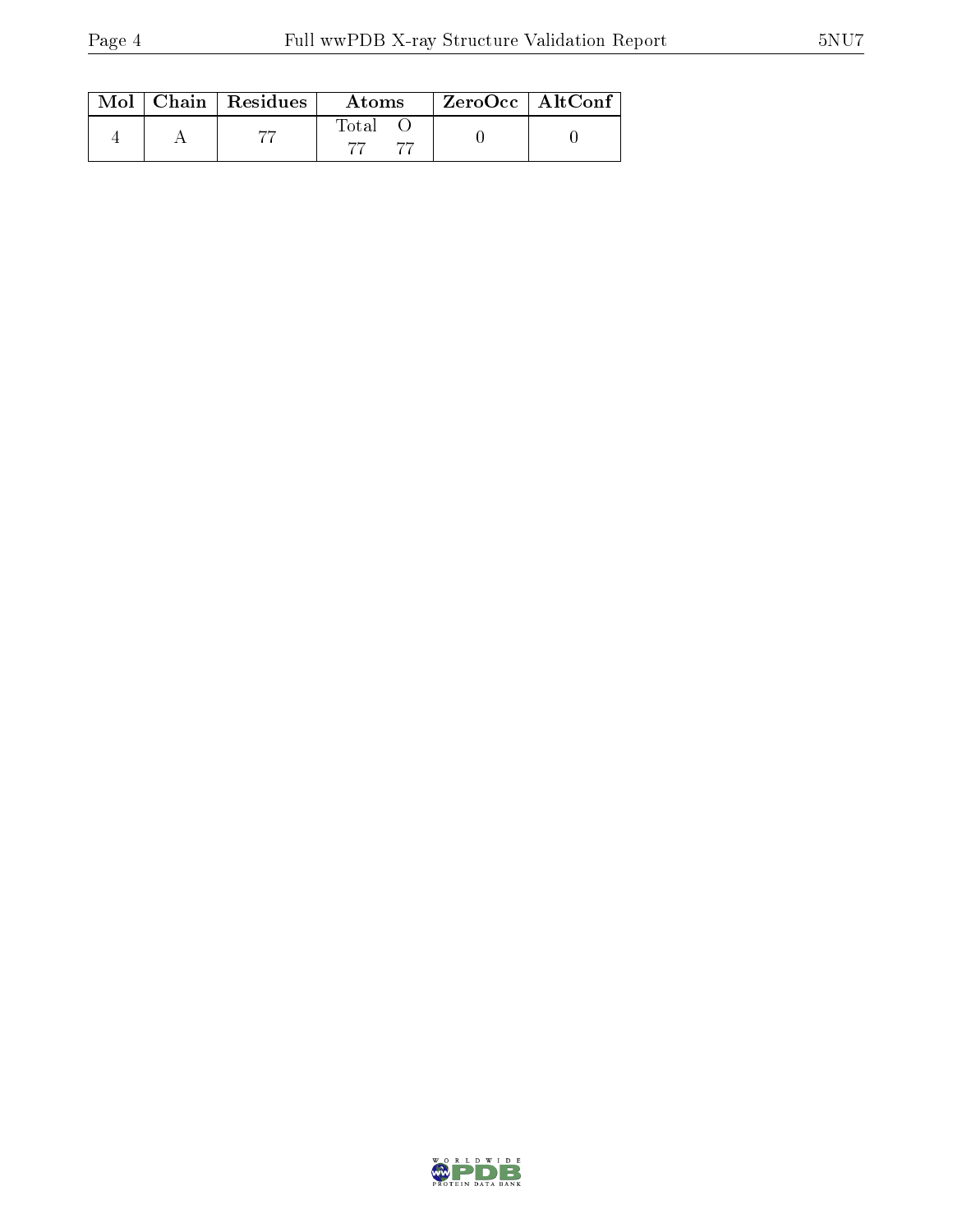## 3 Residue-property plots  $(i)$

These plots are drawn for all protein, RNA and DNA chains in the entry. The first graphic for a chain summarises the proportions of the various outlier classes displayed in the second graphic. The second graphic shows the sequence view annotated by issues in geometry and electron density. Residues are color-coded according to the number of geometric quality criteria for which they contain at least one outlier: green  $= 0$ , yellow  $= 1$ , orange  $= 2$  and red  $= 3$  or more. A red dot above a residue indicates a poor fit to the electron density (RSRZ  $> 2$ ). Stretches of 2 or more consecutive residues without any outlier are shown as a green connector. Residues present in the sample, but not in the model, are shown in grey.

• Molecule 1: Retinol-binding protein 4



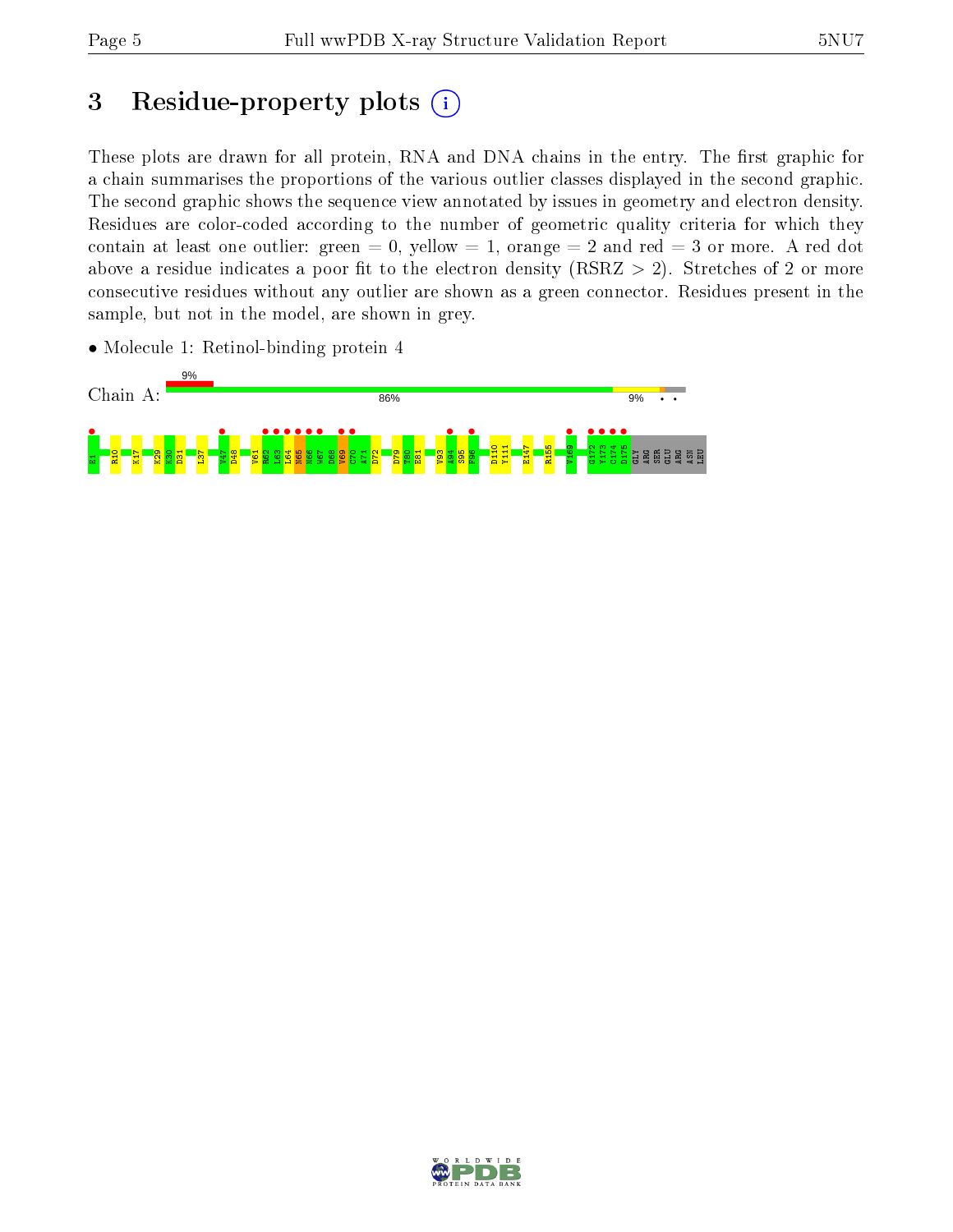# 4 Data and refinement statistics  $(i)$

| Property                                                             | Value                                                         | Source     |
|----------------------------------------------------------------------|---------------------------------------------------------------|------------|
| Space group                                                          | $H_3$                                                         | Depositor  |
| Cell constants                                                       | $103.10\text{\AA}$<br>$103.10\text{\AA}$<br>$73.55\text{\AA}$ |            |
| a, b, c, $\alpha$ , $\beta$ , $\gamma$                               | $120.00^{\circ}$<br>$90.00^\circ$<br>$90.00^\circ$            | Depositor  |
| Resolution $(A)$                                                     | 30.00<br>$-1.50$                                              | Depositor  |
|                                                                      | 38.16<br>$-1.50$                                              | <b>EDS</b> |
| % Data completeness                                                  | $99.5(30.00-1.50)$                                            | Depositor  |
| (in resolution range)                                                | $99.5(38.16-1.50)$                                            | <b>EDS</b> |
| $R_{merge}$                                                          | 0.06                                                          | Depositor  |
| $\mathrm{R}_{sym}$                                                   | (Not available)                                               | Depositor  |
| $\langle I/\sigma(I) \rangle^{-1}$                                   | $2.32$ (at $1.50\text{\AA}$ )                                 | Xtriage    |
| Refinement program                                                   | REFMAC 5.8.0073                                               | Depositor  |
|                                                                      | $\overline{0.180}$ ,<br>0.210                                 | Depositor  |
| $R, R_{free}$                                                        | 0.208<br>0.220                                                | DCC        |
| $R_{free}$ test set                                                  | 2287 reflections $(4.93\%)$                                   | wwPDB-VP   |
| Wilson B-factor $(A^2)$                                              | 24.4                                                          | Xtriage    |
| Anisotropy                                                           | 0.186                                                         | Xtriage    |
| Bulk solvent $k_{sol}(e/\mathring{A}^3)$ , $B_{sol}(\mathring{A}^2)$ | $0.36$ , 44.5                                                 | <b>EDS</b> |
| L-test for twinning <sup>2</sup>                                     | $\vert > \; = 0.48, \;  \; = 0.31$<br>< L                     | Xtriage    |
| Estimated twinning fraction                                          | $0.026$ for h,-h-k,-l                                         | Xtriage    |
| $F_o, F_c$ correlation                                               | 0.96                                                          | <b>EDS</b> |
| Total number of atoms                                                | 1507                                                          | wwPDB-VP   |
| Average B, all atoms $(A^2)$                                         | 41.0                                                          | wwPDB-VP   |

Xtriage's analysis on translational NCS is as follows: The largest off-origin peak in the Patterson function is  $5.13\%$  of the height of the origin peak. No significant pseudotranslation is detected.

<sup>&</sup>lt;sup>2</sup>Theoretical values of  $\langle |L| \rangle$ ,  $\langle L^2 \rangle$  for acentric reflections are 0.5, 0.333 respectively for untwinned datasets, and 0.375, 0.2 for perfectly twinned datasets.



<span id="page-5-1"></span><span id="page-5-0"></span><sup>1</sup> Intensities estimated from amplitudes.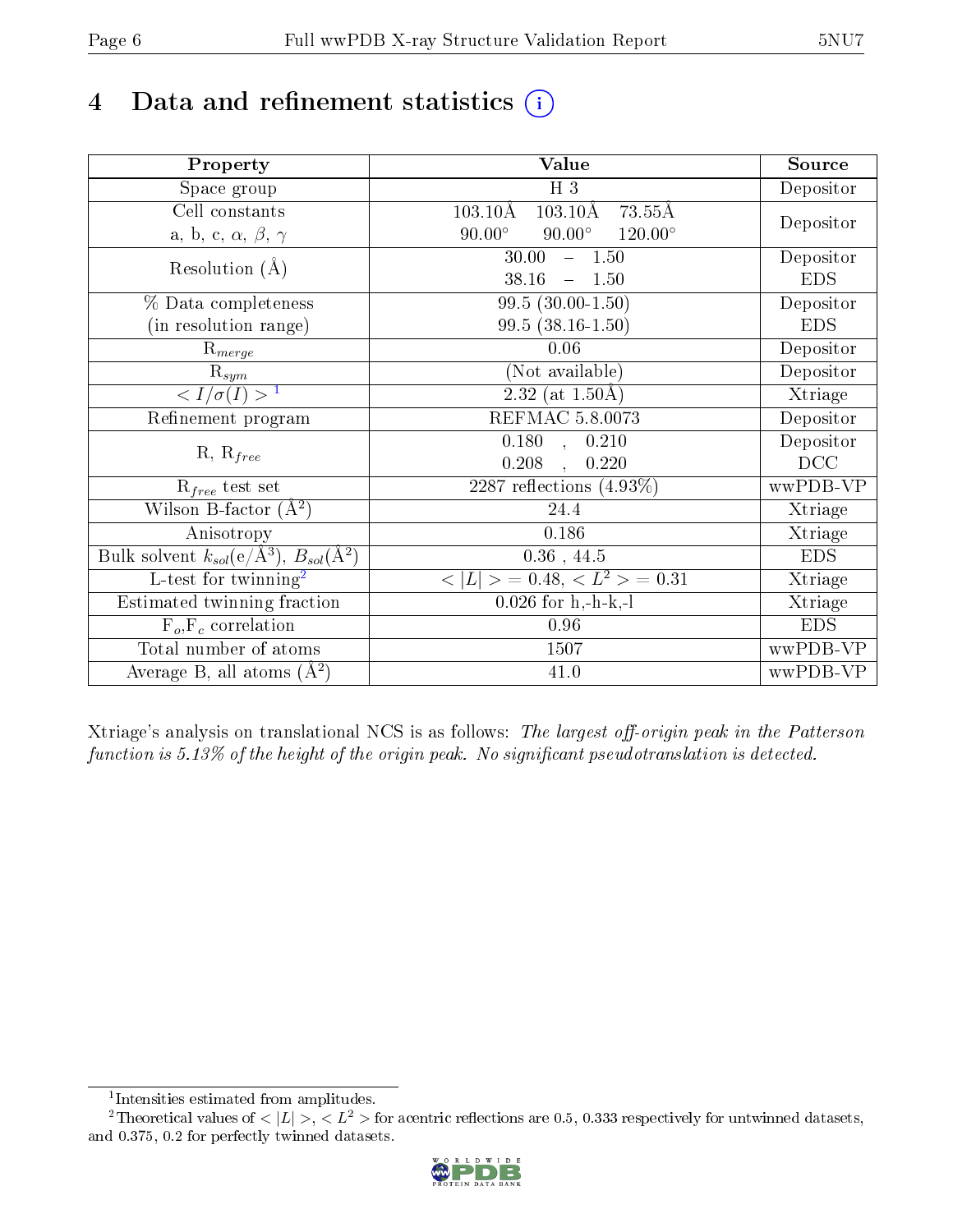## 5 Model quality  $(i)$

## 5.1 Standard geometry  $(i)$

Bond lengths and bond angles in the following residue types are not validated in this section: RTL, CL

The Z score for a bond length (or angle) is the number of standard deviations the observed value is removed from the expected value. A bond length (or angle) with  $|Z| > 5$  is considered an outlier worth inspection. RMSZ is the root-mean-square of all Z scores of the bond lengths (or angles).

|  | $Mol$   Chain |      | Bond lengths                    | Bond angles |        |  |
|--|---------------|------|---------------------------------|-------------|--------|--|
|  |               |      | RMSZ $ #Z  > 5$ RMSZ $ #Z  > 5$ |             |        |  |
|  |               | 0.26 | 0/1440                          | 0.40        | 0/1947 |  |

There are no bond length outliers.

There are no bond angle outliers.

There are no chirality outliers.

There are no planarity outliers.

### 5.2 Too-close contacts  $(i)$

In the following table, the Non-H and H(model) columns list the number of non-hydrogen atoms and hydrogen atoms in the chain respectively. The H(added) column lists the number of hydrogen atoms added and optimized by MolProbity. The Clashes column lists the number of clashes within the asymmetric unit, whereas Symm-Clashes lists symmetry related clashes.

|  |      |      | Mol   Chain   Non-H   H(model)   H(added)   Clashes   Symm-Clashes |
|--|------|------|--------------------------------------------------------------------|
|  | 1408 | 1334 |                                                                    |
|  |      |      |                                                                    |
|  |      |      |                                                                    |
|  |      |      |                                                                    |
|  | 1507 | 1364 |                                                                    |

The all-atom clashscore is defined as the number of clashes found per 1000 atoms (including hydrogen atoms). The all-atom clashscore for this structure is 8.

All (21) close contacts within the same asymmetric unit are listed below, sorted by their clash magnitude.

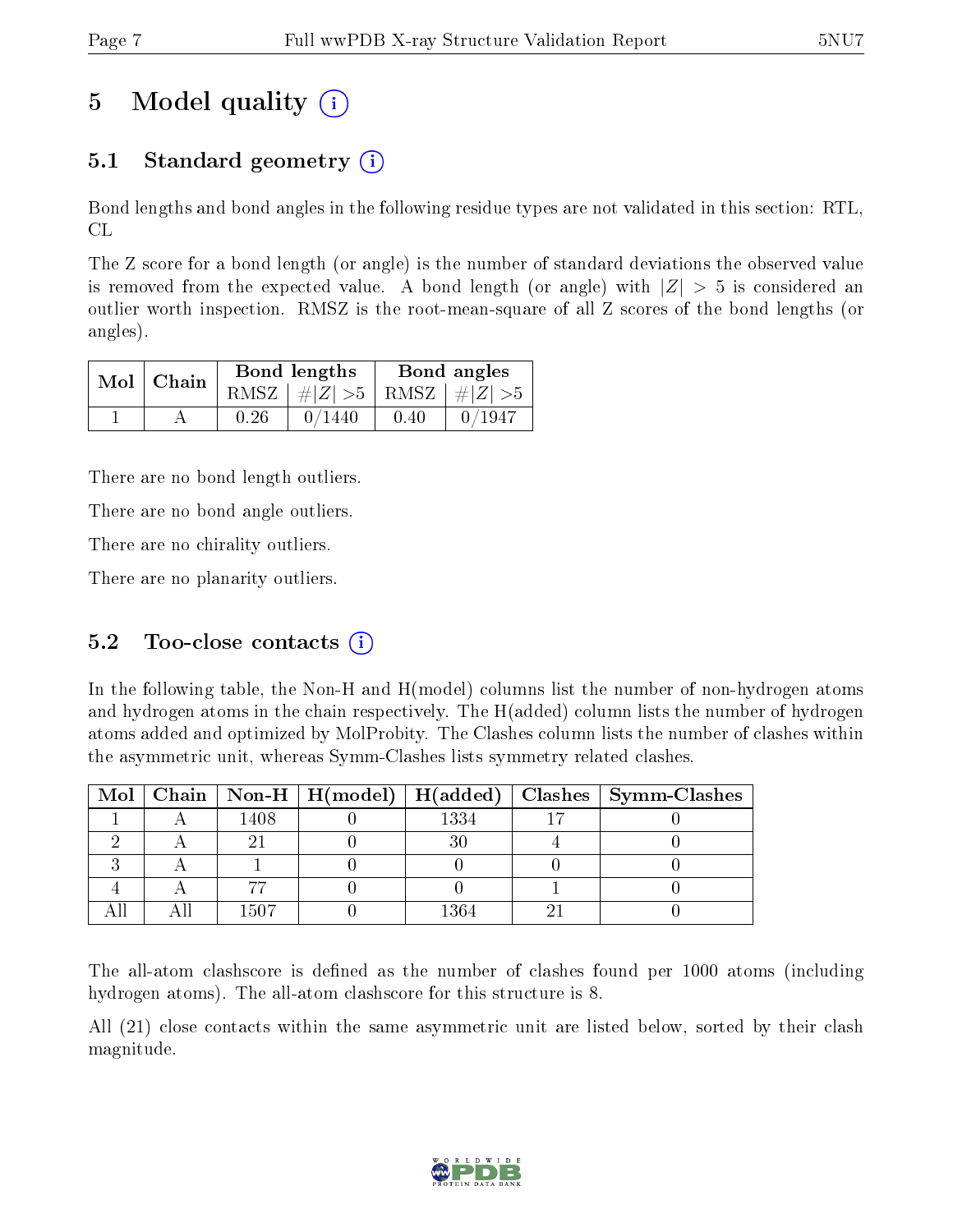|                              |                              | Interatomic    | Clash           |
|------------------------------|------------------------------|----------------|-----------------|
| Atom-1                       | Atom-2                       | distance $(A)$ | overlap $(\AA)$ |
| 2:A:201:RTL:H181             | 2:A:201:RTL:H8               | 1.24           | 1.16            |
| 1: A:29: LYS: HE2            | 1:A:31:ASP:OD1               | 1.57           | 1.03            |
| 2:A:201:RTL:C18              | 2:A:201:RTL:H8               | 1.93           | 0.99            |
| $2:A:201:RTL: \overline{C8}$ | 2:A:201:RTL:H181             | 1.84           | 0.99            |
| 1: A:64:LEU:O                | 1: A:65: ASN:ND2             | 2.16           | 0.77            |
| 1:A:10:ARG:HH22              | 1: A: 155: ARG: NH1          | 1.97           | 0.62            |
| 1:A:29:LYS:HE3               | 1: A:37: LEU:O               | 2.01           | 0.61            |
| 1:A:10:ARG:HH22              | 1:A:155:ARG:HH12             | 1.55           | 0.53            |
| 1: A:81: GLU:CD              | 1: A:81: GLU:H               | 2.14           | 0.51            |
| 1: A:69: VAL:O               | 1: A:69: VAL: HG13           | 2.12           | 0.49            |
| 1: A:65: ASN:CG              | 1: A:65: ASN:O               | 2.51           | 0.48            |
| 1: A:147: GLU:HG2            | 4: A:306:HOH:O               | 2.15           | 0.46            |
| 1:A:65:ASN:OD1               | 1: A:65: ASN:O               | 2.36           | 0.44            |
| 1: A:81: GLU:N               | 1:A:81:GLU:CD                | 2.71           | 0.43            |
| 2:A:201:RTL:H151             | 2:A:201:RTL:H201             | 1.69           | 0.43            |
| 1:A:110:ASP:O                | 1: A: 111: TYR: HB2          | 2.19           | 0.42            |
| 1:A:17:LYS:HZ1               | 1:A:79:ASP:CG                | 2.23           | 0.42            |
| 1: A:48: ASP:OD1             | 1: A:48: ASP:C               | 2.59           | 0.41            |
| 1:A:37:LEU:HD23              | 1: A:61:VAL: C <sub>G2</sub> | 2.52           | 0.40            |
| 1: A:61:VAL:O                | 1: A:69: VAL: HG12           | 2.22           | 0.40            |
| 1:A:72:ASP:HB3               | 1: A:93: VAL: HG22           | 2.03           | 0.40            |

There are no symmetry-related clashes.

### 5.3 Torsion angles  $(i)$

#### 5.3.1 Protein backbone (i)

In the following table, the Percentiles column shows the percent Ramachandran outliers of the chain as a percentile score with respect to all X-ray entries followed by that with respect to entries of similar resolution.

The Analysed column shows the number of residues for which the backbone conformation was analysed, and the total number of residues.

| $\mid$ Mol $\mid$ Chain | Analysed                                |  |                    | Favoured   Allowed   Outliers   Percentiles |
|-------------------------|-----------------------------------------|--|--------------------|---------------------------------------------|
|                         | $173/182$ (95\%)   168 (97\%)   4 (2\%) |  | $\frac{1}{1(1\%)}$ | $\boxed{25}$ $\boxed{7}$                    |

All (1) Ramachandran outliers are listed below:

| Mol | Chain | Res | vpe |
|-----|-------|-----|-----|
|     |       |     |     |

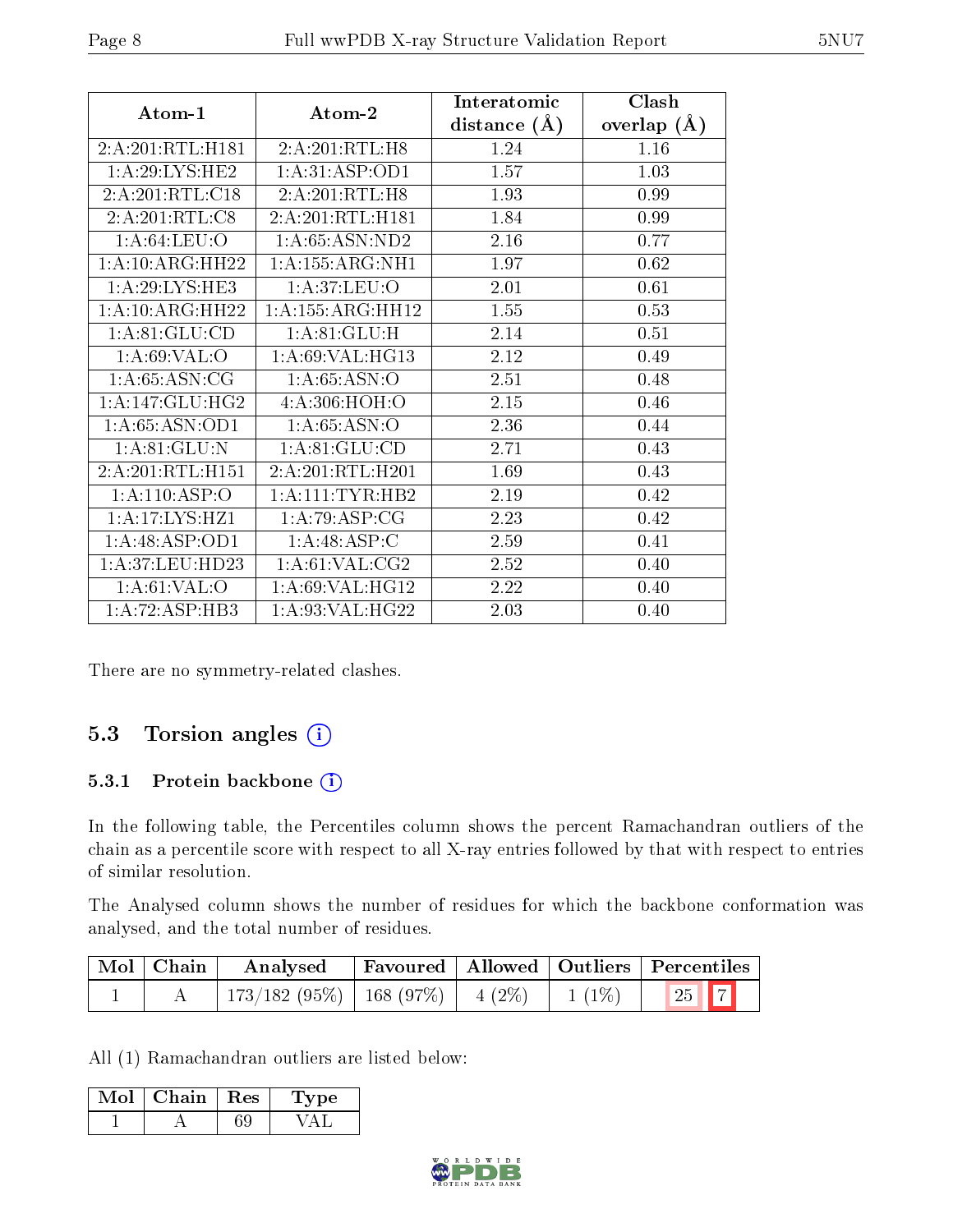#### 5.3.2 Protein sidechains  $\left( \widehat{\mathbf{i}} \right)$

In the following table, the Percentiles column shows the percent sidechain outliers of the chain as a percentile score with respect to all X-ray entries followed by that with respect to entries of similar resolution.

The Analysed column shows the number of residues for which the sidechain conformation was analysed, and the total number of residues.

| $\mid$ Mol $\mid$ Chain | $\bold{Analysed}$                       | Rotameric   Outliers   Percentiles |           |  |
|-------------------------|-----------------------------------------|------------------------------------|-----------|--|
|                         | $151/158$ (96\%)   149 (99\%)   2 (1\%) |                                    | 69 <br>44 |  |

All (2) residues with a non-rotameric sidechain are listed below:

| Mol | Chain | $\operatorname{Res}% \left( \mathcal{N}\right) \equiv\operatorname{Res}(\mathcal{N}_{0},\mathcal{N}_{0})$ | ype |
|-----|-------|-----------------------------------------------------------------------------------------------------------|-----|
|     |       | 55                                                                                                        |     |
|     |       |                                                                                                           |     |

Some sidechains can be flipped to improve hydrogen bonding and reduce clashes. There are no such sidechains identified.

#### $5.3.3$  RNA  $(i)$

There are no RNA molecules in this entry.

#### 5.4 Non-standard residues in protein, DNA, RNA chains (i)

There are no non-standard protein/DNA/RNA residues in this entry.

#### 5.5 Carbohydrates (i)

There are no carbohydrates in this entry.

#### 5.6 Ligand geometry  $(i)$

Of 2 ligands modelled in this entry, 1 is monoatomic - leaving 1 for Mogul analysis.

In the following table, the Counts columns list the number of bonds (or angles) for which Mogul statistics could be retrieved, the number of bonds (or angles) that are observed in the model and the number of bonds (or angles) that are defined in the Chemical Component Dictionary. The Link column lists molecule types, if any, to which the group is linked. The Z score for a bond length (or angle) is the number of standard deviations the observed value is removed from the

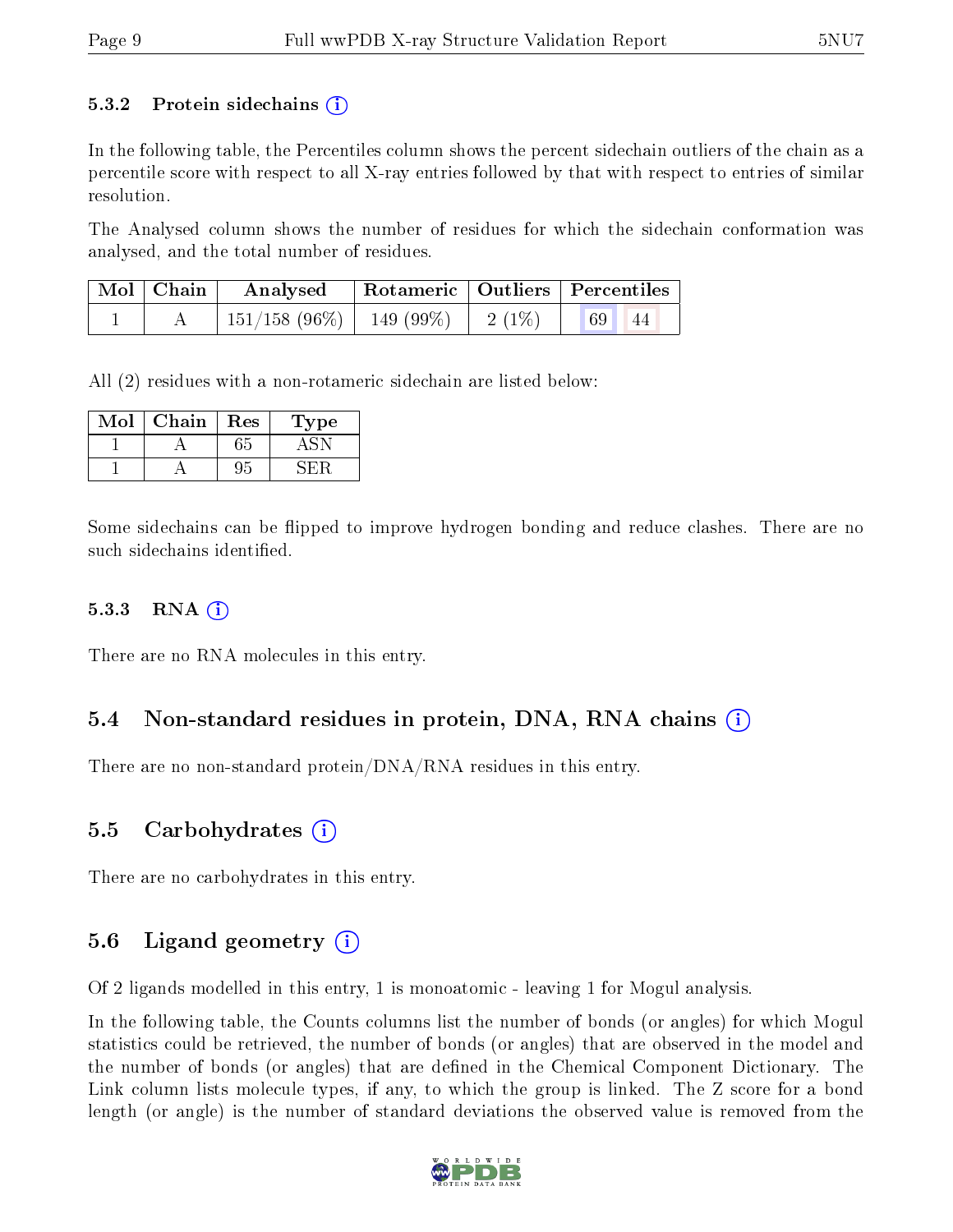| RMSZ is the root-mean-square of all Z scores of the bond lengths (or angles). |  |                                                                   |  |              |  |                                                                   |  |             |  |
|-------------------------------------------------------------------------------|--|-------------------------------------------------------------------|--|--------------|--|-------------------------------------------------------------------|--|-------------|--|
|                                                                               |  | $\mid$ Mol $\mid$ Type $\mid$ Chain $\mid$ Res $\mid$ Link $\mid$ |  | Bond lengths |  |                                                                   |  | Bond angles |  |
|                                                                               |  |                                                                   |  |              |  | Counts   RMSZ $\mid \#  Z  > 2$   Counts   RMSZ $\mid \#  Z  > 2$ |  |             |  |

2 RTL A 201 - 21,21,21 0.63 0 26,28,28 1.80 7 (26%)

expected value. A bond length (or angle) with  $|Z| > 2$  is considered an outlier worth inspection. RMSZ is the root-mean-square of all Z scores of the bond lengths (or angles).

In the following table, the Chirals column lists the number of chiral outliers, the number of chiral centers analysed, the number of these observed in the model and the number defined in the Chemical Component Dictionary. Similar counts are reported in the Torsion and Rings columns. '-' means no outliers of that kind were identified.

|  |     |        | Mol   Type   Chain   Res   Link   Chirals   Torsions   Rings |  |
|--|-----|--------|--------------------------------------------------------------|--|
|  | 201 | $\sim$ | $+1/14/31/31 + 0/1/1/1$                                      |  |

There are no bond length outliers.

All (7) bond angle outliers are listed below:

| Mol            | Chain | Res | Type       | Atoms                                             | Z       | Observed $(°)$ | $Ideal(^o)$ |
|----------------|-------|-----|------------|---------------------------------------------------|---------|----------------|-------------|
| $\overline{2}$ | А     | 201 | <b>RTL</b> | $C7-C8-C9$                                        | $-4.35$ | 119.67         | 126.23      |
| $\overline{2}$ | А     | 201 | <b>RTL</b> | $C18-C5-C6$                                       | $-3.48$ | 120.62         | 124.53      |
| $\overline{2}$ | А     | 201 | <b>RTL</b> | $C17-C1-C6$                                       | $-3.20$ | 105.11         | 110.30      |
| $\overline{2}$ | А     | 201 | <b>RTL</b> | $C8-C7-C6$                                        | $-2.89$ | 119.09         | 127.20      |
| $\overline{2}$ | А     | 201 | <b>RTL</b> | $C11-C10-C9$                                      | $-2.74$ | 123.40         | 127.31      |
| $\overline{2}$ | А     | 201 | <b>RTL</b> | C <sub>20</sub> -C <sub>13</sub> -C <sub>12</sub> | 2.42    | 121.89         | 118.08      |
| $\overline{2}$ |       | 201 | <b>RTL</b> | $C10-C11-C12$                                     | $-2.11$ | 116.64         | 123.22      |

There are no chirality outliers.

All (1) torsion outliers are listed below:

| $\sqrt{\text{Mol}}$   Chain   Res   Type |  | Atoms                                                          |
|------------------------------------------|--|----------------------------------------------------------------|
|                                          |  | C <sub>5</sub> -C <sub>6</sub> -C <sub>7</sub> -C <sub>8</sub> |

There are no ring outliers.

1 monomer is involved in 4 short contacts:

|  |       | Mol   Chain   Res   Type   Clashes   Symm-Clashes |
|--|-------|---------------------------------------------------|
|  | l RTI |                                                   |

The following is a two-dimensional graphical depiction of Mogul quality analysis of bond lengths, bond angles, torsion angles, and ring geometry for all instances of the Ligand of Interest. In addition, ligands with molecular weight > 250 and outliers as shown on the validation Tables will also be included. For torsion angles, if less then 5% of the Mogul distribution of torsion angles is

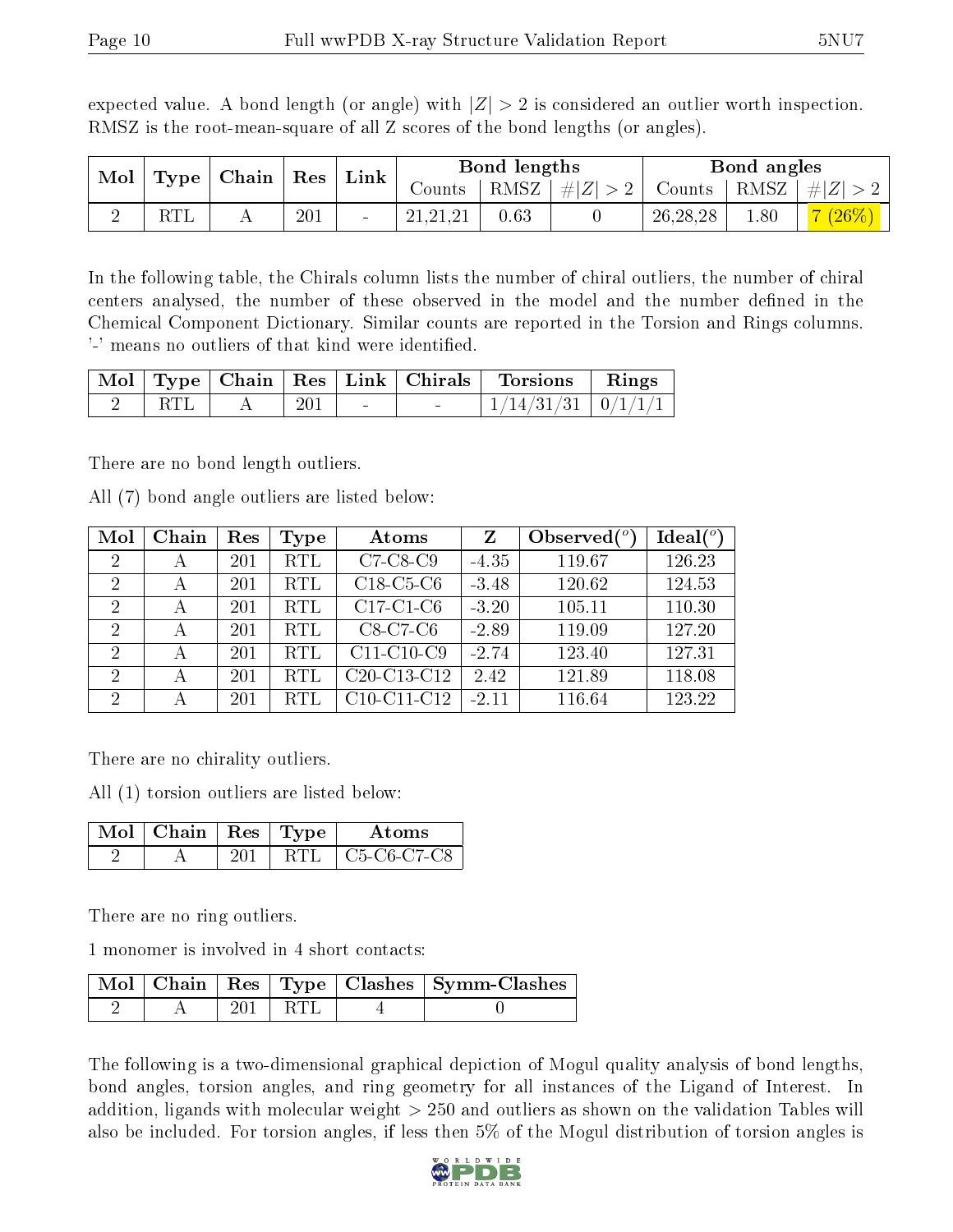within 10 degrees of the torsion angle in question, then that torsion angle is considered an outlier. Any bond that is central to one or more torsion angles identified as an outlier by Mogul will be highlighted in the graph. For rings, the root-mean-square deviation (RMSD) between the ring in question and similar rings identified by Mogul is calculated over all ring torsion angles. If the average RMSD is greater than 60 degrees and the minimal RMSD between the ring in question and any Mogul-identified rings is also greater than 60 degrees, then that ring is considered an outlier. The outliers are highlighted in purple. The color gray indicates Mogul did not find sufficient equivalents in the CSD to analyse the geometry.



#### 5.7 [O](https://www.wwpdb.org/validation/2017/XrayValidationReportHelp#nonstandard_residues_and_ligands)ther polymers (i)

There are no such residues in this entry.

### 5.8 Polymer linkage issues  $(i)$

There are no chain breaks in this entry.

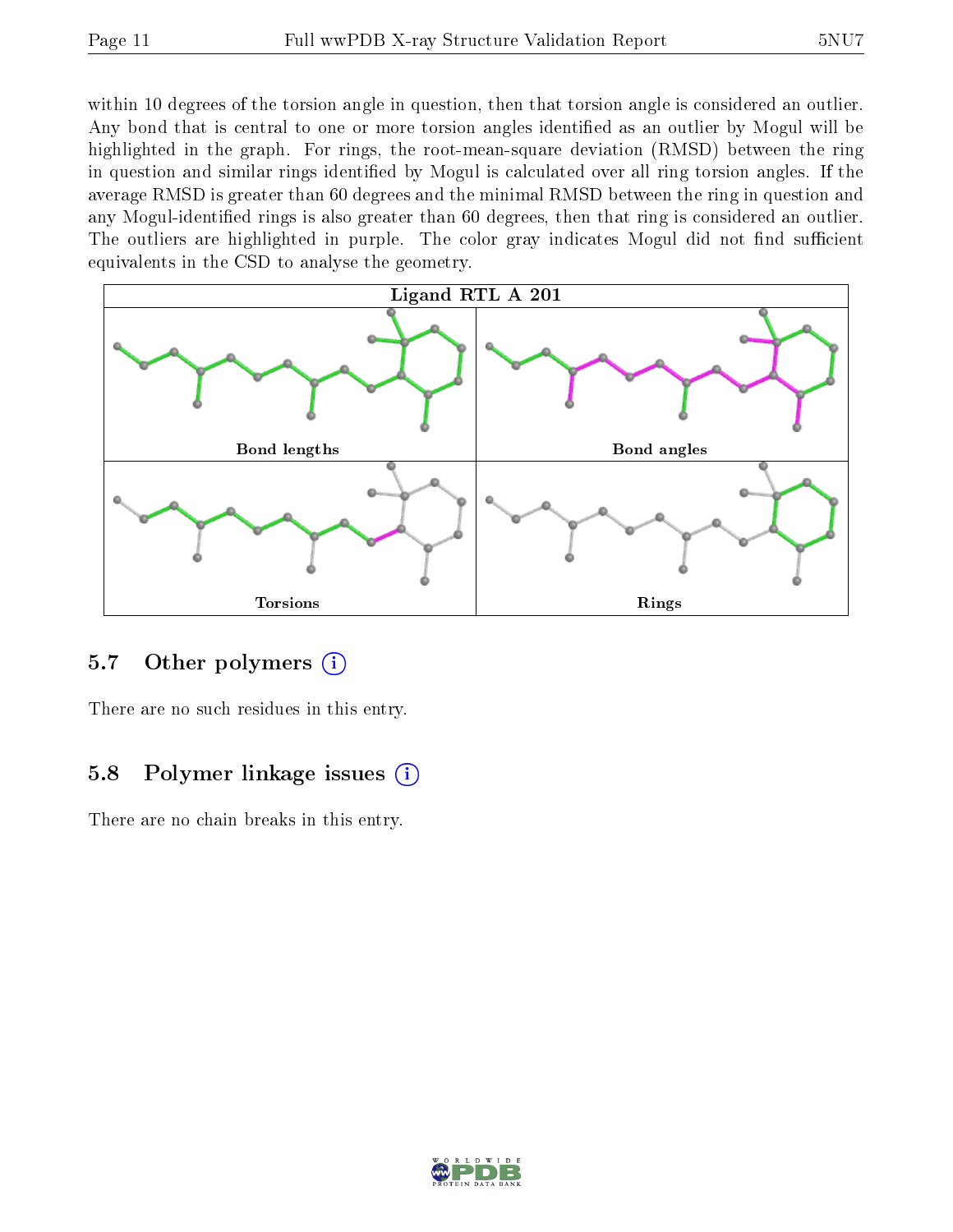## 6 Fit of model and data  $(i)$

## 6.1 Protein, DNA and RNA chains  $(i)$

In the following table, the column labelled  $#RSRZ> 2'$  contains the number (and percentage) of RSRZ outliers, followed by percent RSRZ outliers for the chain as percentile scores relative to all X-ray entries and entries of similar resolution. The OWAB column contains the minimum, median,  $95<sup>th</sup>$  percentile and maximum values of the occupancy-weighted average B-factor per residue. The column labelled ' $Q< 0.9$ ' lists the number of (and percentage) of residues with an average occupancy less than 0.9.

| Mol   Chain | $\boldsymbol{\mathrm{Analysed}}$ | $ \langle \text{RSRZ}\rangle $ |                                   | $\sqrt{\text{GRSZ}} > 2$ $\sqrt{\text{OWAB(A^2)} \cdot \text{Q}<0.9}$ |  |
|-------------|----------------------------------|--------------------------------|-----------------------------------|-----------------------------------------------------------------------|--|
|             | $175/182(96\%)$                  | 0.70                           | 17 (9%)   7   8   21, 35, 83, 124 |                                                                       |  |

All (17) RSRZ outliers are listed below:

| Mol            | Chain              | Res          | Type        | $_{\rm RSRZ}$ |
|----------------|--------------------|--------------|-------------|---------------|
| $\mathbf{1}$   | А                  | $67\,$       | TRP         | $10.6\,$      |
| $\mathbf{1}$   | А                  | 66           | ASN         | 8.5           |
| $\mathbf{1}$   | А                  | 64           | LEU         | 7.5           |
| $\mathbf{1}$   | А                  | 65           | <b>ASN</b>  | 5.8           |
| $\mathbf{1}$   | $\overline{\rm A}$ | 173          | <b>TYR</b>  | 5.2           |
| $\mathbf{1}$   | $\overline{A}$     | 175          | <b>ASP</b>  | 4.7           |
| $\mathbf{1}$   | $\overline{A}$     | 172          | $\rm GLY$   | 3.6           |
| $\mathbf{1}$   | $\overline{\rm A}$ | $\mathbf{1}$ | GLU         | 3.5           |
| $\mathbf{1}$   | $\overline{A}$     | 63           | LEU         | 3.5           |
| $\mathbf{1}$   | $\overline{\rm A}$ | 69           | <b>VAL</b>  | 3.4           |
| $\mathbf{1}$   | $\overline{A}$     | 174          | CYS         | 2.4           |
| $\overline{1}$ | A                  | 62           | $\rm{ARG}$  | 2.3           |
| $\overline{1}$ | $\overline{A}$     | 169          | <b>VAL</b>  | 2.3           |
| $\overline{1}$ | $\overline{A}$     | 96           | PHE         | 2.3           |
| $\mathbf{1}$   | $\bf{A}$           | 94           | ALA         | 2.3           |
| $\overline{1}$ | $\bf{A}$           | 47           | VAL         | 2.3           |
| $\mathbf 1$    | $\overline{A}$     | 70           | ${\rm CYS}$ | 2.2           |

### 6.2 Non-standard residues in protein, DNA, RNA chains (i)

There are no non-standard protein/DNA/RNA residues in this entry.

### 6.3 Carbohydrates  $(i)$

There are no carbohydrates in this entry.